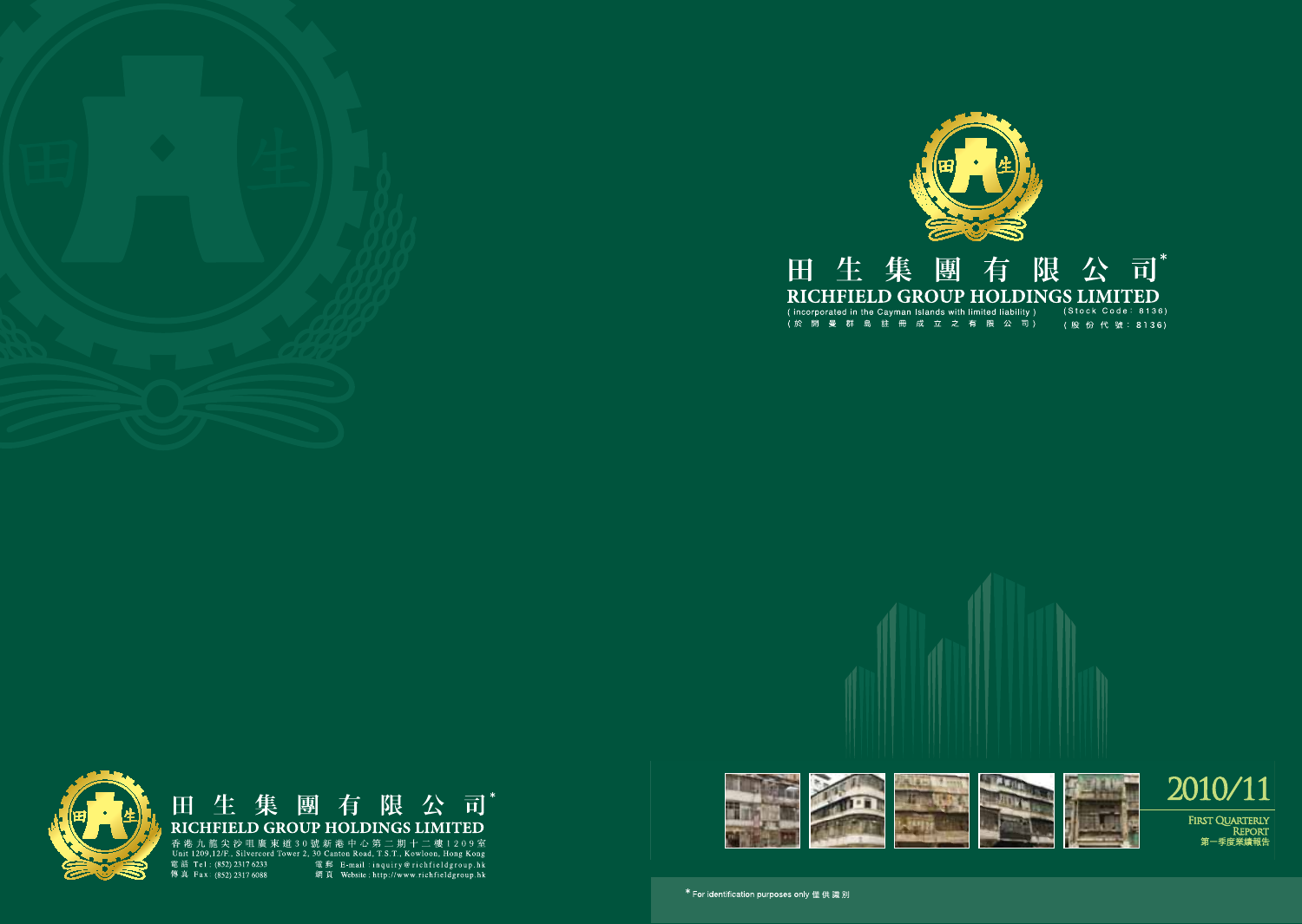### **CHARACTERISTICS OF THE GROWTH ENTERPRISE MARKET ("GEM") OF THE STOCK EXCHANGE OF HONG KONG LIMITED (THE "STOCK EXCHANGE")**

**GEM has been positioned as a market designed to accommodate companies to which a higher investment risk may be attached than other companies listed on the Stock Exchange. Prospective investors should be aware of the potential risks of investing in such companies and should make the decision to invest only after due and careful consideration. The greater risk profile and other characteristics of GEM mean that it is a market more suited to professional and other sophisticated investors.**

**Given the emerging nature of companies listed on GEM, there is a risk that securities traded on GEM may be more susceptible to high market volatility than securities traded on the Main Board and no assurance is given that there will be a liquid market in the securities traded on GEM.**

Hong Kong Exchanges and Clearing Limited and the Stock Exchange take no responsibility for the contents of this report, make no representation as to its accuracy or completeness and expressly disclaim any liability whatsoever for any loss howsoever arising from or in reliance upon the whole or any part of the contents of this report.

This report, for which the directors of Richfield Group Holdings Limited collectively and individually accept full responsibility, includes particulars given in compliance with the Rules Governing the Listing of Securities on the GEM of the Stock Exchange (the "GEM Listing Rules") for the purpose of giving information with regard to Richfield Group Holdings Limited. The directors of Richfield Group Holdings Limited, having made all reasonable enquiries, confirm that to the best of their knowledge and belief the information contained in this report is accurate and complete in all material respects and not misleading or deceptive, and there are no other matters the omission of which would make any statement herein or this report misleading.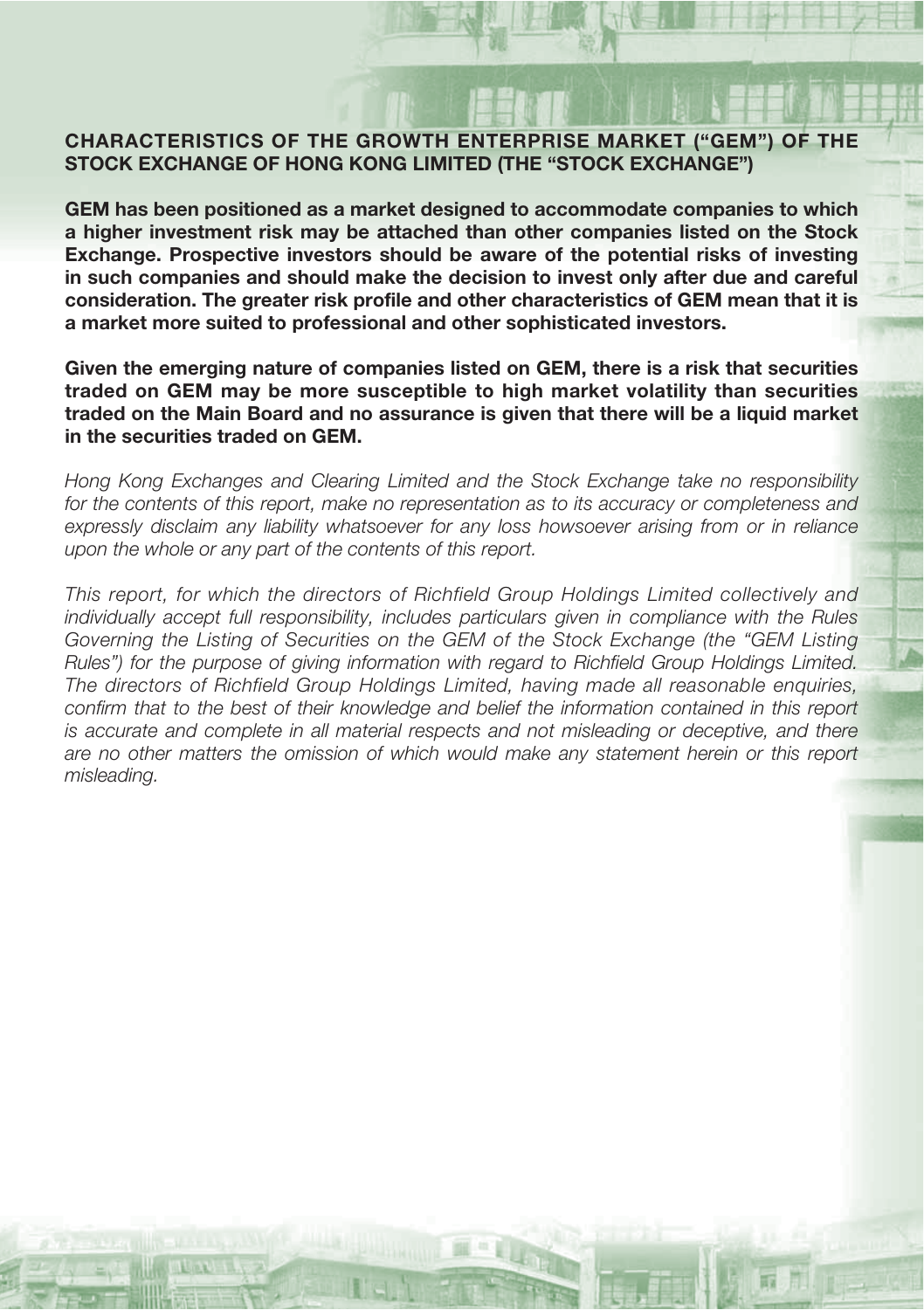# **FIRST QUARTERLY RESULTS (UNAUDITED)**

The board of directors (the "Board") of Richfield Group Holdings Limited herein presents the unaudited consolidated results of the Company and its subsidiaries (collectively referred to as the "Group") for the three months ended 30 September 2010 together with the comparative unaudited figures for the corresponding periods in 2009 as follows:

#### **UNAUDITED CONDENSED CONSOLIDATED INCOME STATEMENT**

For the three months ended 30 September 2010

|                                                                                                                    | Three months ended<br>30 September |                                        |                                                   |
|--------------------------------------------------------------------------------------------------------------------|------------------------------------|----------------------------------------|---------------------------------------------------|
|                                                                                                                    | <b>Notes</b>                       | 2010<br>(Unaudited)<br><b>HK\$'000</b> | 2009<br>(Unaudited)<br>HK\$'000<br>(Re-presented) |
| <b>Continuing operations</b><br><b>REVENUE</b>                                                                     | 3                                  | 93,907                                 | 22,258                                            |
| Cost of sales                                                                                                      |                                    | (21, 624)                              | (12, 169)                                         |
| Gross profit                                                                                                       |                                    | 72,283                                 | 10,089                                            |
| Other income<br>Selling and distribution expenses<br>Administrative expenses                                       | 3                                  | 741<br>(1, 208)<br>(19, 496)           | 736<br>(774)<br>(2,586)                           |
| PROFIT BEFORE INCOME TAX<br>Income tax expense                                                                     | 4<br>$\sqrt{2}$                    | 52,320<br>(9,760)                      | 7,465<br>(1,300)                                  |
| Profit for the period from continuing operations<br>attributable to the owners of the Company                      |                                    | 42,560                                 | 6,165                                             |
| <b>Discontinued operations</b><br>Profit for the period from discontinued operations                               | 6                                  |                                        |                                                   |
| PROFIT FOR THE PERIOD ATTRIBUTABLE TO<br>THE OWNERS OF THE COMPANY                                                 |                                    | 42,560                                 | 6,165                                             |
| <b>DIVIDENDS</b>                                                                                                   | 7                                  |                                        |                                                   |
| <b>EARNINGS PER SHARE FOR PROFIT</b><br>ATTRIBUTABLE TO THE OWNERS OF<br>THE COMPANY                               | 8                                  |                                        |                                                   |
| Basic<br>- Continuing operations<br>- Discontinued operations<br>- Continuing and discontinued operations          |                                    | HK1.45 cents<br>HK1.45 cents           | HK0.21 cent<br>HK0.21 cent                        |
| <b>Diluted</b><br>- Continuing operations<br>- Discontinued operations<br>- Continuing and discontinued operations |                                    | HK1.45 cents<br>HK1.45 cents           | N/A<br>N/A<br>N/A                                 |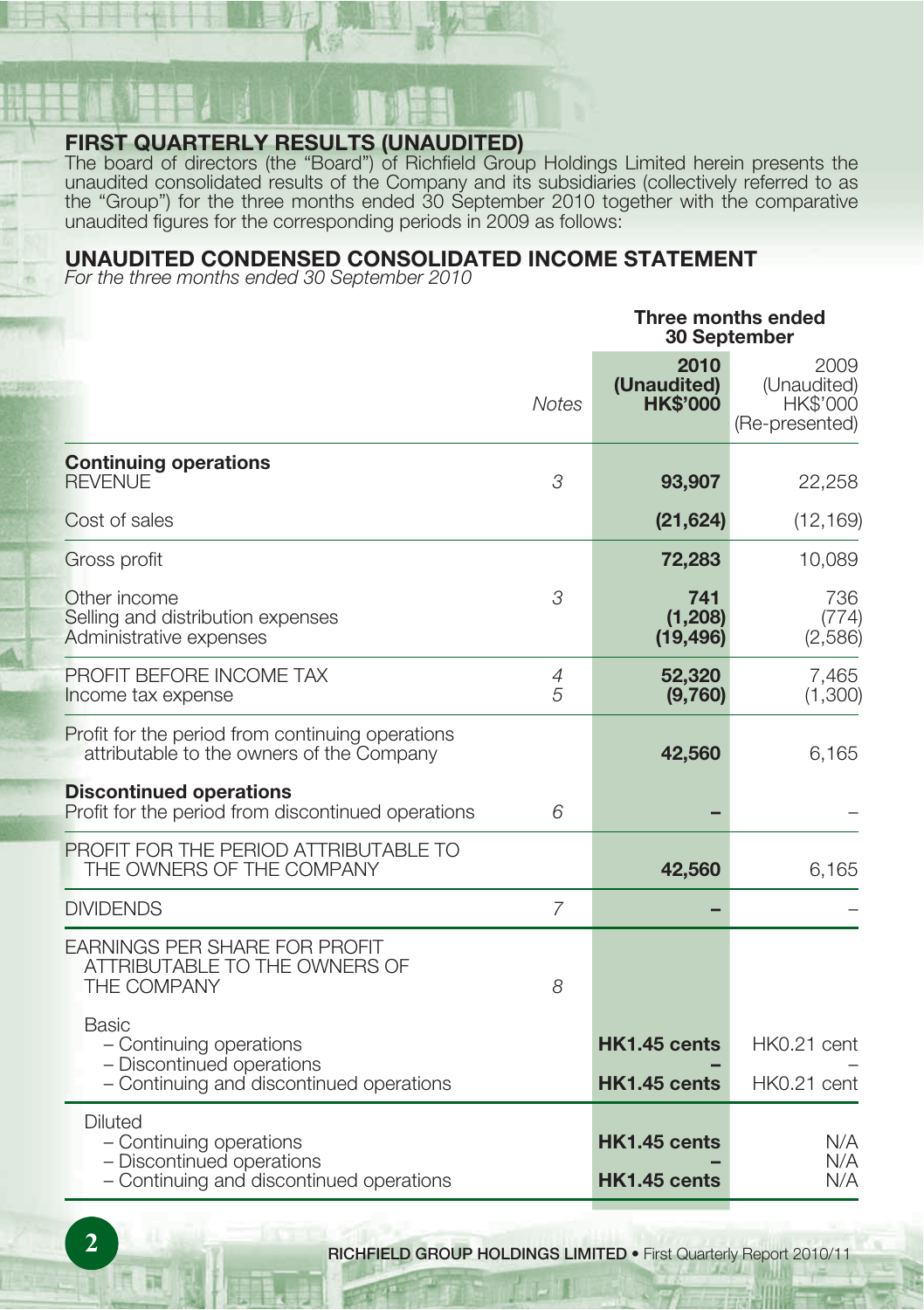# **UNAUDITED CONDENSED CONSOLIDATED STATEMENT OF COMPREHENSIVE INCOME**

For the three months ended 30 September 2010

|                                                                                          | Three months ended<br>30 September     |                                        |
|------------------------------------------------------------------------------------------|----------------------------------------|----------------------------------------|
|                                                                                          | 2010<br>(Unaudited)<br><b>HK\$'000</b> | 2009<br>(Unaudited)<br><b>HK\$'000</b> |
| <b>Profit for the period</b>                                                             | 42,560                                 | 6,165                                  |
| Other comprehensive income<br>Net fair value gain on available-for-sale financial assets | 80,840                                 | 16.912                                 |
| Total other comprehensive income<br>for the period                                       | 80,840                                 | 16.912                                 |
| Total comprehensive income for the period<br>attributable to the owners of the Company   | 123,400                                | 23,077                                 |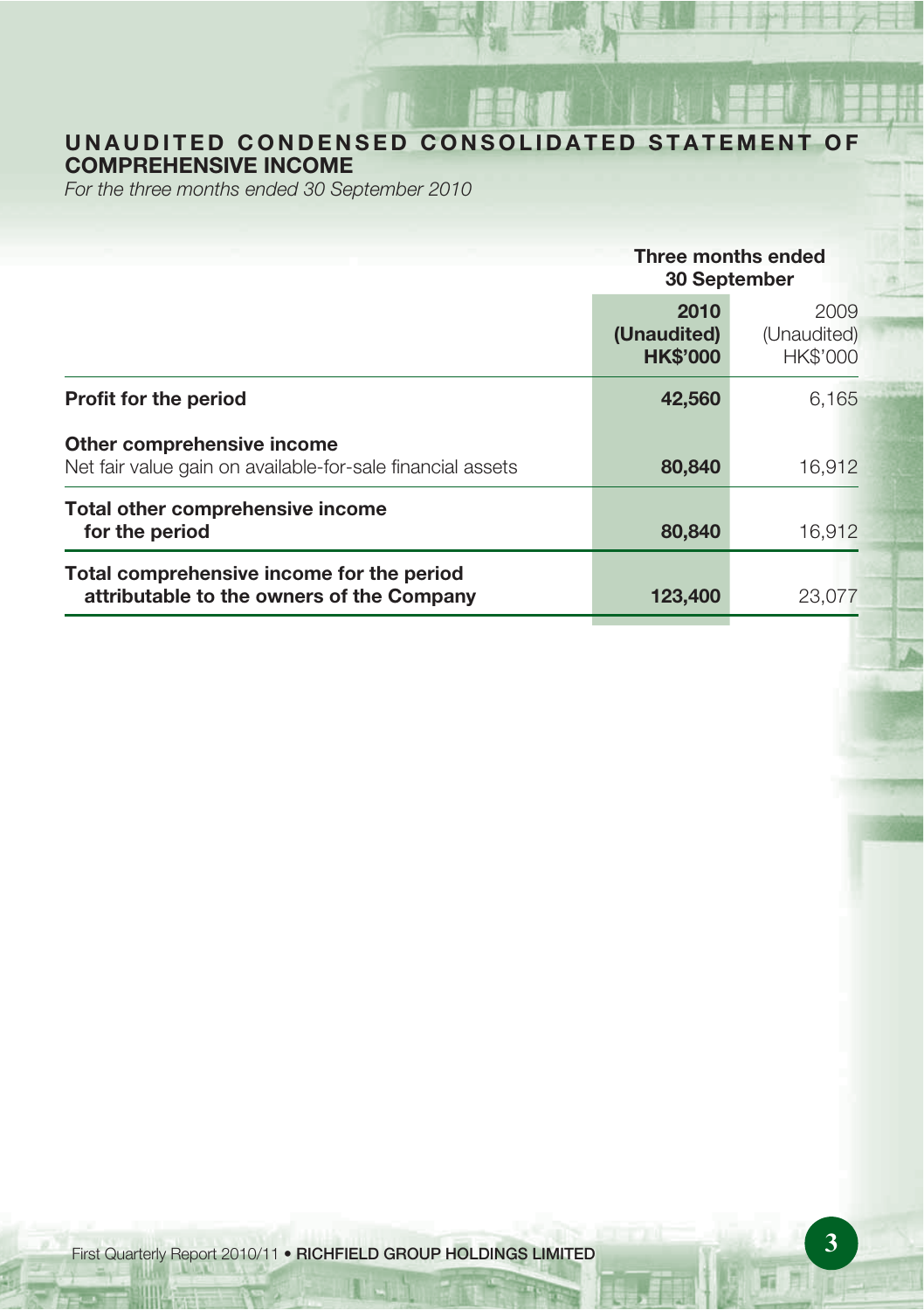# **UNAUDITED CONSOLIDATED STATEMENT OF CHANGES IN EQUITY**

For the three months ended 30 September 2010

|                                                                             |             | <b>Share</b>    | Share-based |                 |                 |             |
|-----------------------------------------------------------------------------|-------------|-----------------|-------------|-----------------|-----------------|-------------|
|                                                                             | Share       | premium         | payment     | Revaluation     | Retained        |             |
|                                                                             | capital     | account         | reserve     | reserve         | profits         | Total       |
|                                                                             | (Unaudited) | (Unaudited)     | (Unaudited) | (Unaudited)     | (Unaudited)     | (Unaudited) |
|                                                                             | HK\$'000    | <b>HK\$'000</b> | HK\$'000    | <b>HK\$'000</b> | <b>HK\$'000</b> | HK\$'000    |
| At 1 July 2009                                                              | 29.285      | 726,772         |             | 3.444           | 28,376          | 787,877     |
| Profit for the period                                                       |             |                 |             |                 | 6,165           | 6,165       |
| Other comprehensive income:<br>Net fair value gain on<br>available-for-sale |             |                 |             |                 |                 |             |
| financial assets                                                            |             |                 |             | 16,912          |                 | 16.912      |
| Total comprehensive income                                                  |             |                 |             |                 |                 |             |
| for the period                                                              |             |                 |             | 16,912          | 6,165           | 23,077      |
| At 30 September 2009                                                        | 29.285      | 726,772         |             | 20,356          | 34.541          | 810.954     |

|                                                                                                 | <b>Share</b><br>capital<br>(Unaudited)<br><b>HK\$'000</b> | premium<br>account<br>(Unaudited)<br><b>HK\$'000</b> | Share Share-based<br>payment<br>reserve<br>(Unaudited)<br><b>HK\$'000</b> | <b>Revaluation</b><br>reserve<br>(Unaudited)<br><b>HK\$'000</b> | <b>Retained</b><br>profits<br>(Unaudited)<br><b>HK\$'000</b> | Total<br>(Unaudited)<br><b>HK\$'000</b> |
|-------------------------------------------------------------------------------------------------|-----------------------------------------------------------|------------------------------------------------------|---------------------------------------------------------------------------|-----------------------------------------------------------------|--------------------------------------------------------------|-----------------------------------------|
| At 1 July 2010                                                                                  | 29,285                                                    | 716,054                                              |                                                                           | 84,224                                                          | 168,813                                                      | 998,376                                 |
| Profit for the period                                                                           |                                                           |                                                      |                                                                           |                                                                 | 42,560                                                       | 42,560                                  |
| Other comprehensive income:<br>Net fair value gain on<br>available-for-sale<br>financial assets |                                                           |                                                      |                                                                           | 80,840                                                          |                                                              | 80,840                                  |
| Total comprehensive income<br>for the period                                                    |                                                           |                                                      |                                                                           | 80,840                                                          | 42,560                                                       | 123,400                                 |
| Recognition of share option<br>benefits at fair value                                           |                                                           |                                                      | 5,596                                                                     |                                                                 |                                                              | 5,596                                   |
| Transactions with owners                                                                        |                                                           |                                                      | 5,596                                                                     |                                                                 |                                                              | 5,596                                   |
| At 30 September 2010                                                                            | 29,285                                                    | 716,054                                              | 5,596                                                                     | 165,064                                                         | 211,373                                                      | 1,127,372                               |

**4 RICHFIELD GROUP HOLDINGS LIMITED •** First Quarterly Report 2010/11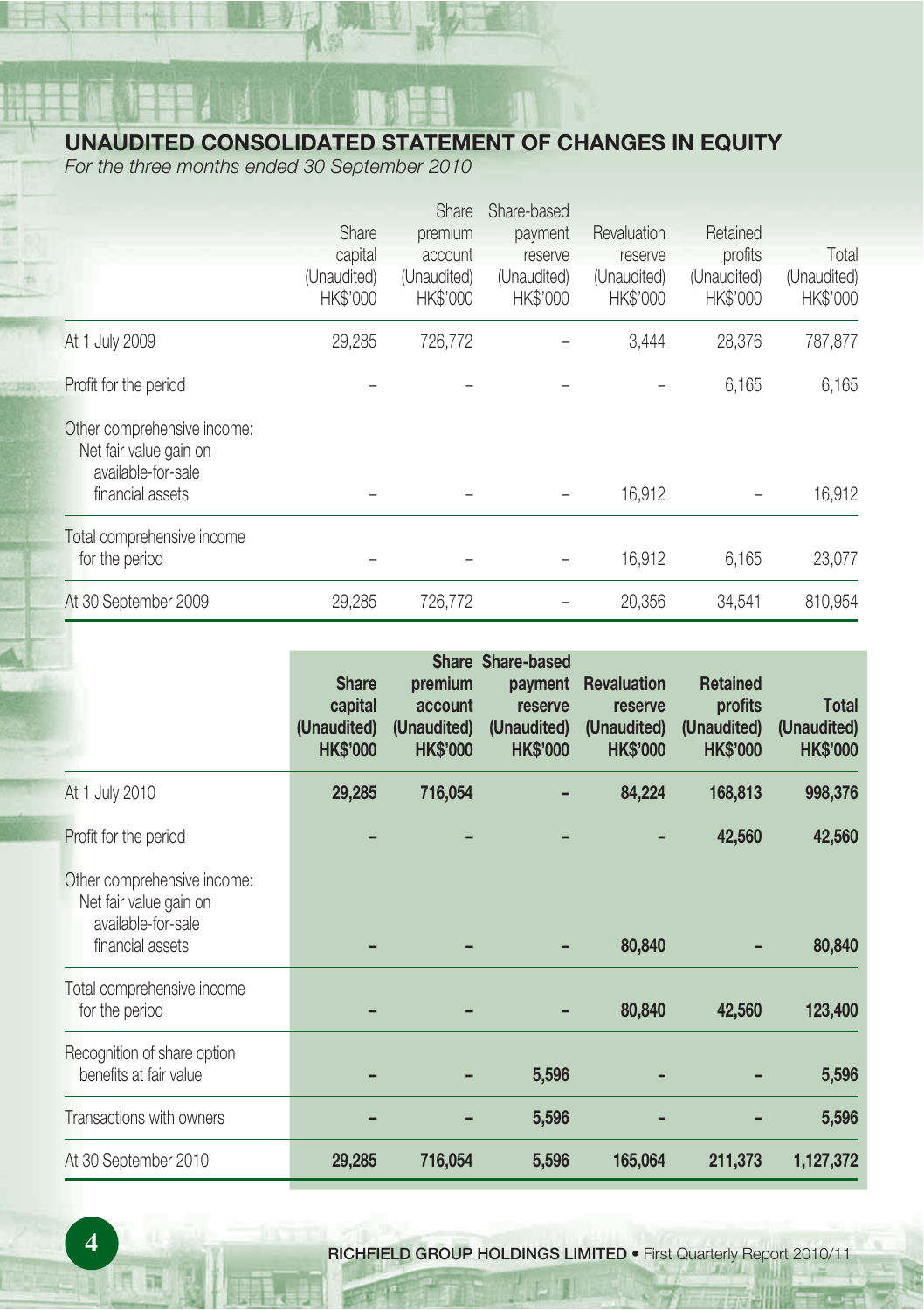# **NOTES TO UNAUDITED CONDENSED CONSOLIDATED FINANCIAL STATEMENTS**

#### **1. GENERAL INFORMATION**

Richfield Group Holdings Limited (the "Company") was incorporated in the Cayman Islands on 10 January 2002 as an exempted company with limited liability under the Companies Law (2001 Second Revision) of the Cayman Islands. The address of its registered office is Cricket Square, Hutchins Drive, P.O. Box 2681, Grand Cayman KY1-1111, Cayman Islands and its principal place of business is Unit 1209, 12th Floor, Silvercord Tower 2, 30 Canton Road, Tsim Sha Tsui, Hong Kong. The Company's shares are listed on GEM of the Stock Exchange.

The principal activity of the Company is investment holding. The Group is principally engaged in the provision of property brokerage services, provision of schemes for property consolidation, assembly and redevelopment and property trading in Hong Kong (the "Property Assembly and Brokerage Business") and property development and the trading of recycled computers. The Group has suspended the businesses of the trading of recycled computers since 1 September 2009. The business of trading of bags and accessories was disposed of to an independent third party on 13 November 2009 which is now presented as discontinued operations in accordance with HKFRS 5.

#### **2. BASIS OF PREPARATION AND PRINCIPAL ACCOUNTING POLICIES Basis of preparation**

The unaudited condensed consolidated interim financial statements of the Group for the three months ended 30 September 2010 (the "Condensed Financial Report") have been prepared in accordance with Hong Kong Accounting Standard ("HKAS") 34 "Interim Financial Reporting" issued by the Hong Kong Institute of Certified Public Accountants (the "HKICPA") and the applicable disclosure requirements of the Rules Governing the Listing of Securities on the GEM of the Stock Exchange.

The Condensed Financial Report should be read in conjunction with the annual financial statements of the Company for the year ended 30 June 2010 (the "2010 Annual Financial Statements").

The preparation of the Condensed Financial Report in conformity with HKAS 34 requires management to make judgements, estimates and assumptions that affect the application of policies and reported amounts of assets and liabilities, income and expenses on a year to date basis. Actual results may differ from these estimates.

The Condensed Financial Report have been prepared under the historical cost convention, except for financial assets at fair value through profit or loss and available-for-sale financial assets which are stated at fair value.

The Condensed Financial Report are presented in Hong Kong Dollars ("HK\$") which is also the functional currency of the Company and all values are rounded to the nearest thousands ("HK\$'000") unless otherwise stated.

#### **Principal accounting policies**

The accounting policies and methods of computation adopted in the preparation of the Condensed Financial Report are consistent with those adopted in the 2010 Annual Financial Statements, except for in the current period, the Group has applied for the first time the new standards, amendments and interpretations issued by the HKICPA in which HKAS 17 (Amendment) Leases is relevant and effective for the Group's financial statements for the annual period beginning on 1 July 2010.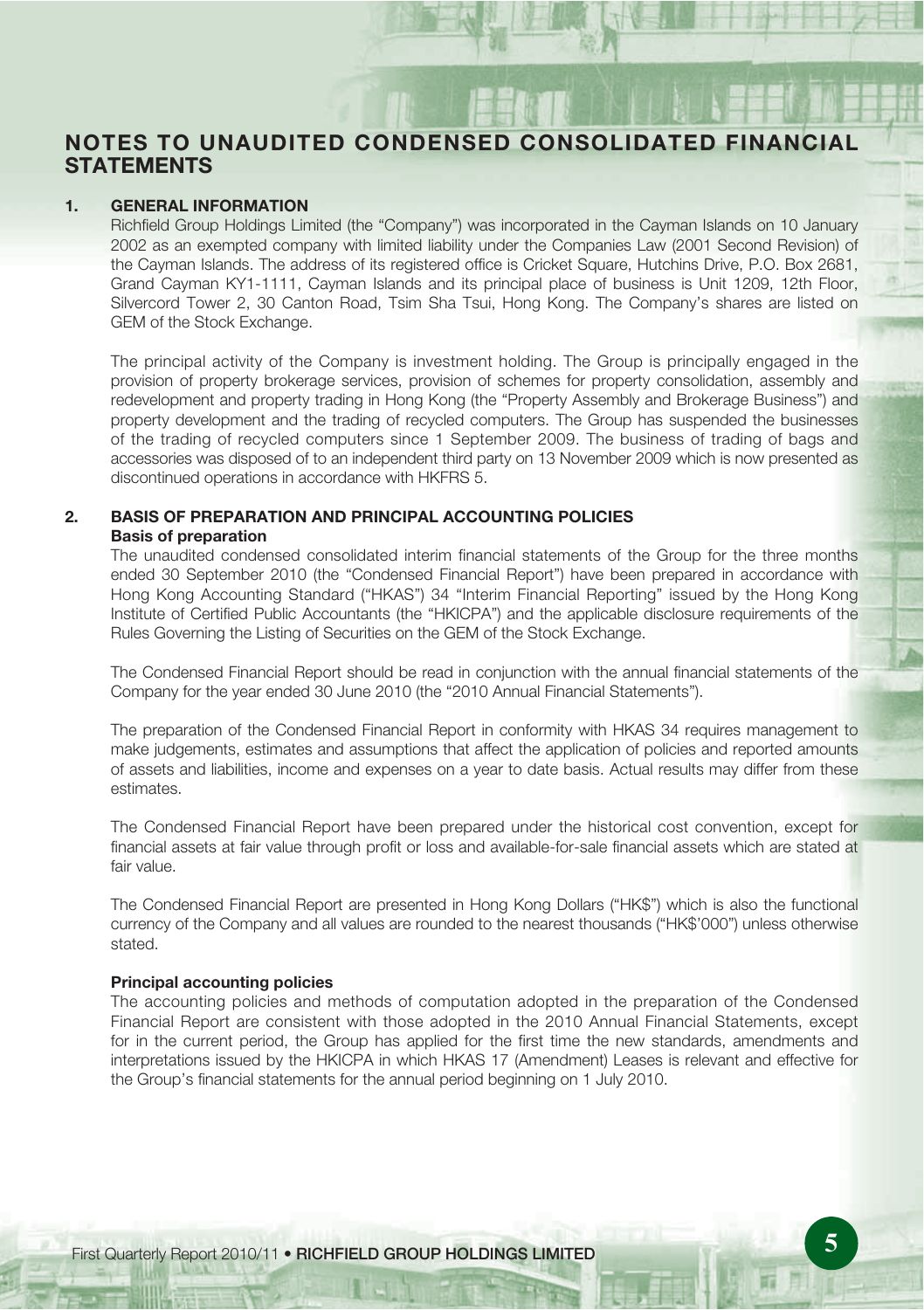#### **2. BASIS OF PREPARATION AND PRINCIPAL ACCOUNTING POLICIES** (cont'd) **HKAS 17 (Amendments) Leases**

As a result of the amendment to HKAS 17, the Group has re-evaluated the classification of its interests in leasehold land as to whether, in the Group's judgement, the lease transfers significantly all the risks and rewards of ownership of the land such that the Group is in a position economically similar to that of a purchaser. The Group has concluded that its interests in leasehold land, which are registered and located in Hong Kong and subject to the Government's land policy of renewal without payment of additional land premium, are no longer classified as operating leases. The Group considers that it is in a position economically similar to that of a purchaser and therefore such interests of leasehold land should be reclassified as finance leases. In accordance with the amendment to HKAS 17, this change in accounting policy has been applied retrospectively. Corresponding amounts of previous periods have been restated with the balance of leasehold land as at 30 June 2010 of HK\$17,193,000 (1 July 2009: Nil) classified as property, plant and equipment on the consolidated statement of financial position. No impact on the consolidated income statement for the previous period was because the Group acquired the properties in November 2009.

#### **3. REVENUE AND OTHER INCOME**

Revenue represents the net invoiced value of goods sold and net value of services rendered, after allowances for returns and trade discounts. All significant transactions amongst the companies comprising the Group have been eliminated on consolidation. Revenue and other income recognised during the period are as follows:

|                                                                                                                                                                                | Three months ended<br>30 September     |                                 |
|--------------------------------------------------------------------------------------------------------------------------------------------------------------------------------|----------------------------------------|---------------------------------|
|                                                                                                                                                                                | 2010<br>(Unaudited)<br><b>HK\$'000</b> | 2009<br>(Unaudited)<br>HK\$'000 |
| Continuing operations<br>Revenue<br>Commission income<br>Sales of properties<br>Sales of goods                                                                                 | 82,057<br>11,850                       | 20,135<br>2,123                 |
|                                                                                                                                                                                | 93,907                                 | 22,258                          |
| Other income<br>Interest income<br>Rental income<br>Renovation service income<br>Fair value gain on financial assets at fair value<br>through profit and loss<br>Sundry income | 158<br>91<br>463<br>29                 | 577<br>62<br>97                 |
|                                                                                                                                                                                | 741                                    | 736                             |
|                                                                                                                                                                                | 94,648                                 | 22,994                          |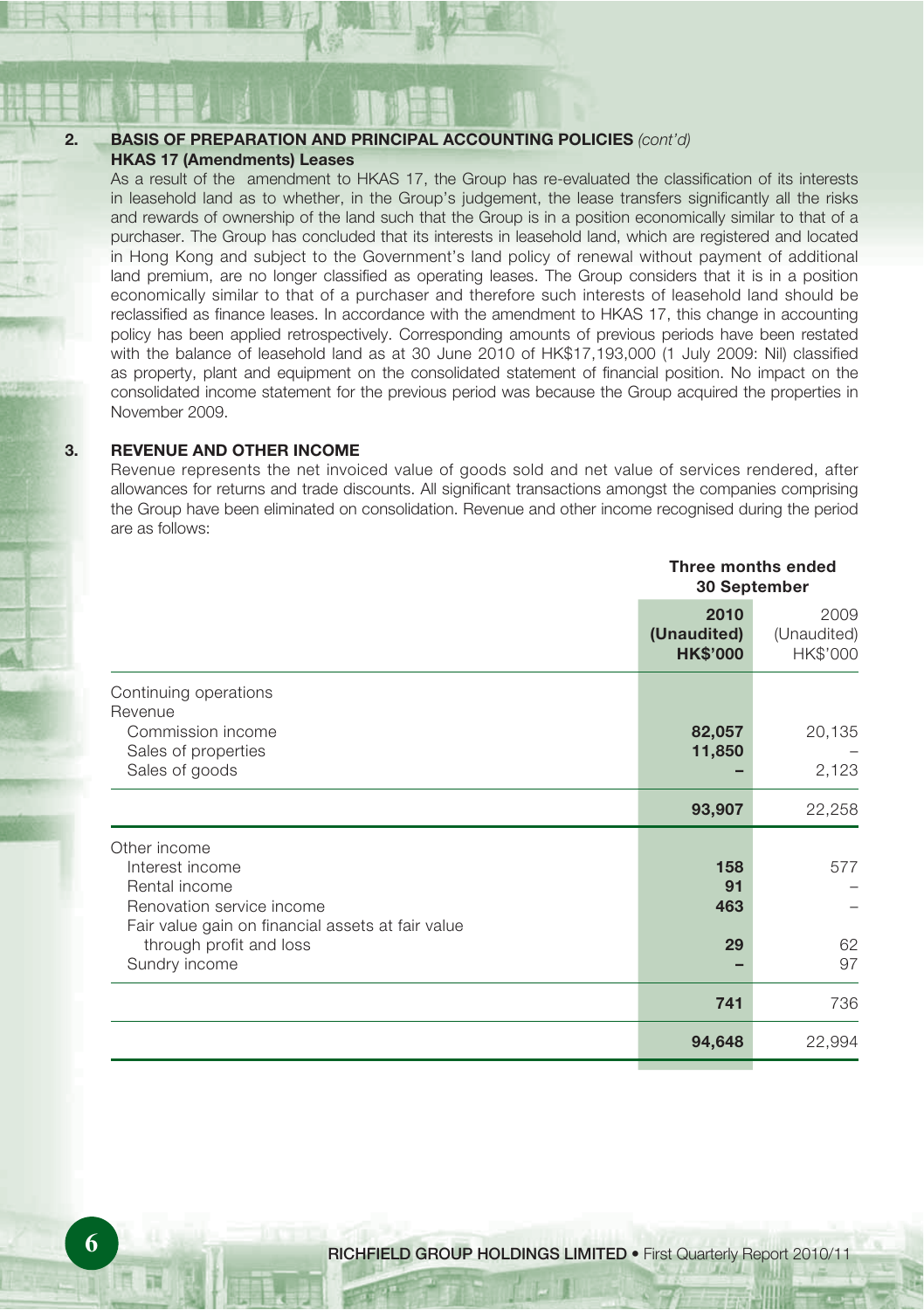#### **4. PROFIT BEFORE INCOME TAX**

|                                                                                                                                                                         | Three months ended<br>30 September |                                           |
|-------------------------------------------------------------------------------------------------------------------------------------------------------------------------|------------------------------------|-------------------------------------------|
|                                                                                                                                                                         | 2010<br><b>HK\$'000</b>            | 2009<br><b>HK\$'000</b><br>(Re-presented) |
| Profit before income tax is arrived at after charging the following:<br>Depreciation<br>Directors' remuneration<br>Minimum lease payments under operating lease rentals | 649<br>141                         | 198                                       |
| for land and buildings<br>Share option benefits                                                                                                                         | 782<br>5,596                       | 414                                       |

#### **5. INCOME TAX EXPENSE**

Hong Kong profits tax has been provided at the rate of 16.5% (three months ended 30 September 2009: 16.5%) on the estimated assessable profit arising in Hong Kong for the current period.

Deferred tax had not been provided for the Group because the Group had no material temporary differences at the reporting date (30 September 2009: Nil).

#### **6. DISCONTINUED OPERATIONS**

As mentioned in note 1, the business of trading of bags and accessories was disposed of to an independent third party on 13 November 2009. As this business had been suffering persistent losses and there will be no significant improvement in the near future, the Group entered into a sale and purchase agreement on 13 November 2009 to dispose of this business to an independent third party and the disposal was completed on the same date. This business segment is presented as discontinued operations in accordance with HKFRS 5.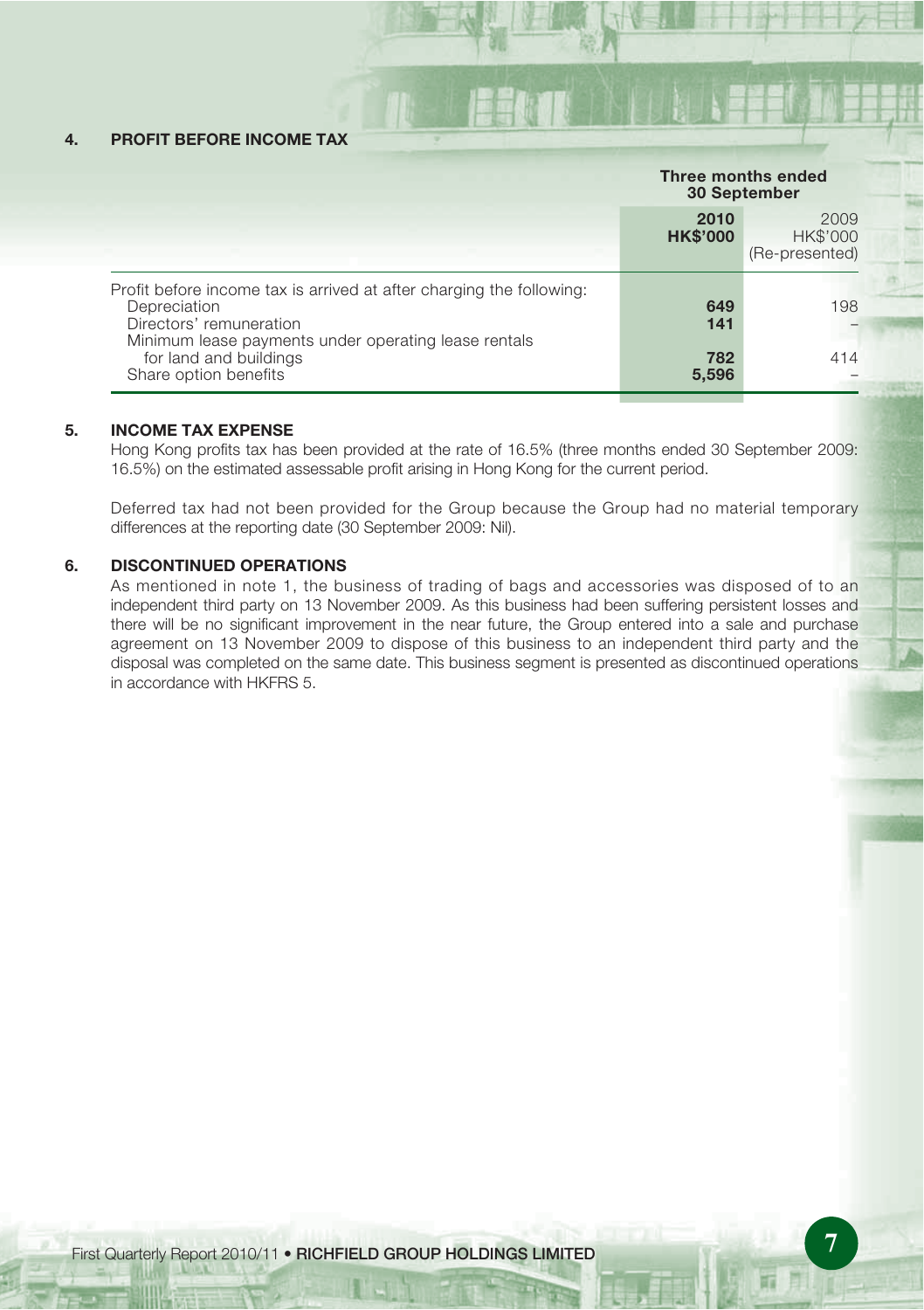#### **6. DISCONTINUED OPERATIONS (cont'd)**

Profit for the period from the discontinued operations is analysed as follows:

| Three months ended<br>30 September     |                                        |
|----------------------------------------|----------------------------------------|
| 2010<br>(Unaudited)<br><b>HK\$'000</b> | 2009<br>(Unaudited)<br><b>HK\$'000</b> |
|                                        |                                        |
|                                        |                                        |
|                                        |                                        |
|                                        |                                        |

#### Note a:

An analysis of the results of the discontinued operations included in the consolidated income statement is as follows:

|                                                  | Three months ended<br>30 September     |                                 |
|--------------------------------------------------|----------------------------------------|---------------------------------|
|                                                  | 2010<br>(Unaudited)<br><b>HK\$'000</b> | 2009<br>(Unaudited)<br>HK\$'000 |
| Revenue<br>General and administrative expenses   |                                        |                                 |
| Loss for the period from discontinued operations |                                        |                                 |

#### **7. DIVIDENDS**

The Board does not recommend the payment of an interim dividend for the three months ended 30 September 2010 (three months ended 30 September 2009: Nil).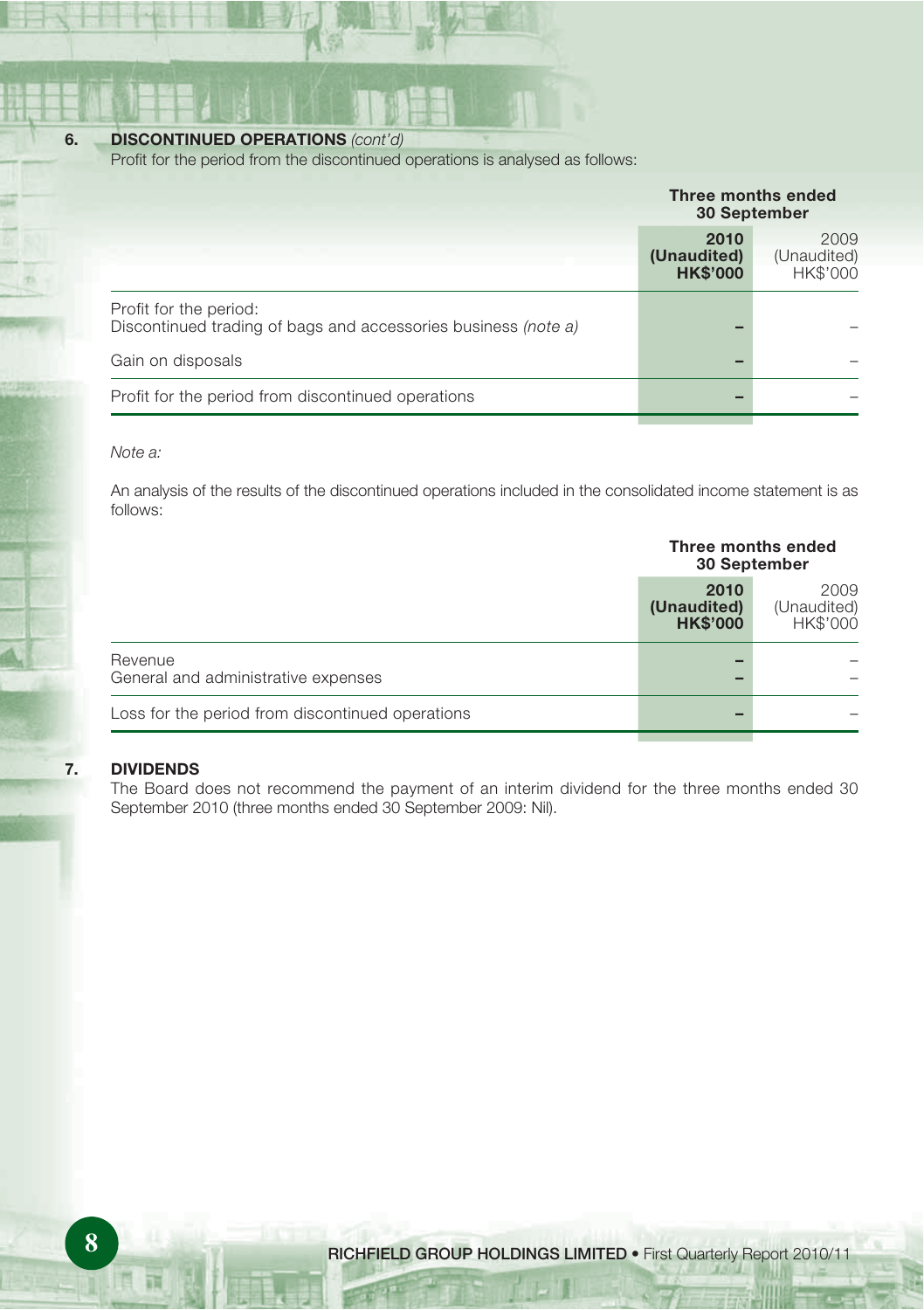### **8. EARNINGS PER SHARE**

The calculation of basic earnings per share is based on the following:

|                                                                                                                                                  | Three months ended<br>30 September |                     |
|--------------------------------------------------------------------------------------------------------------------------------------------------|------------------------------------|---------------------|
|                                                                                                                                                  | 2010<br>(Unaudited)                | 2009<br>(Unaudited) |
| Profit for the period, attributable to the owners of<br>the Company (HK\$'000)<br>- from continuing operations<br>- from discontinued operations | 42,560                             | 6,165               |
|                                                                                                                                                  | 42,560                             | 6,165               |
| Weighted average number of ordinary shares for the purpose of<br>basic earnings per share ('000)                                                 | 2,928,500                          | 2,928,500           |
| Effect of dilutive potential ordinary shares:<br>Share options ('000)                                                                            | 2,287                              |                     |
| Weighted average number of ordinary shares for the purpose of<br>diluted earnings per share ('000)                                               | 2,930,787                          | 2,928,500           |
| Basic earnings per share (HK cents)<br>- from continuing operations<br>- from discontinued operations                                            | 1.45                               | 0.21                |
|                                                                                                                                                  | 1.45                               | 0.21                |
| Diluted earnings per share (HK cents)<br>- from continuing operations<br>- from discontinued operations                                          | 1.45                               | N/A<br>N/A          |
|                                                                                                                                                  | 1.45                               | N/A                 |

Diluted earnings per share from continuing operations and from discontinued operations for the three months ended 30 September 2009 were not presented as no dilutive events existed during the period.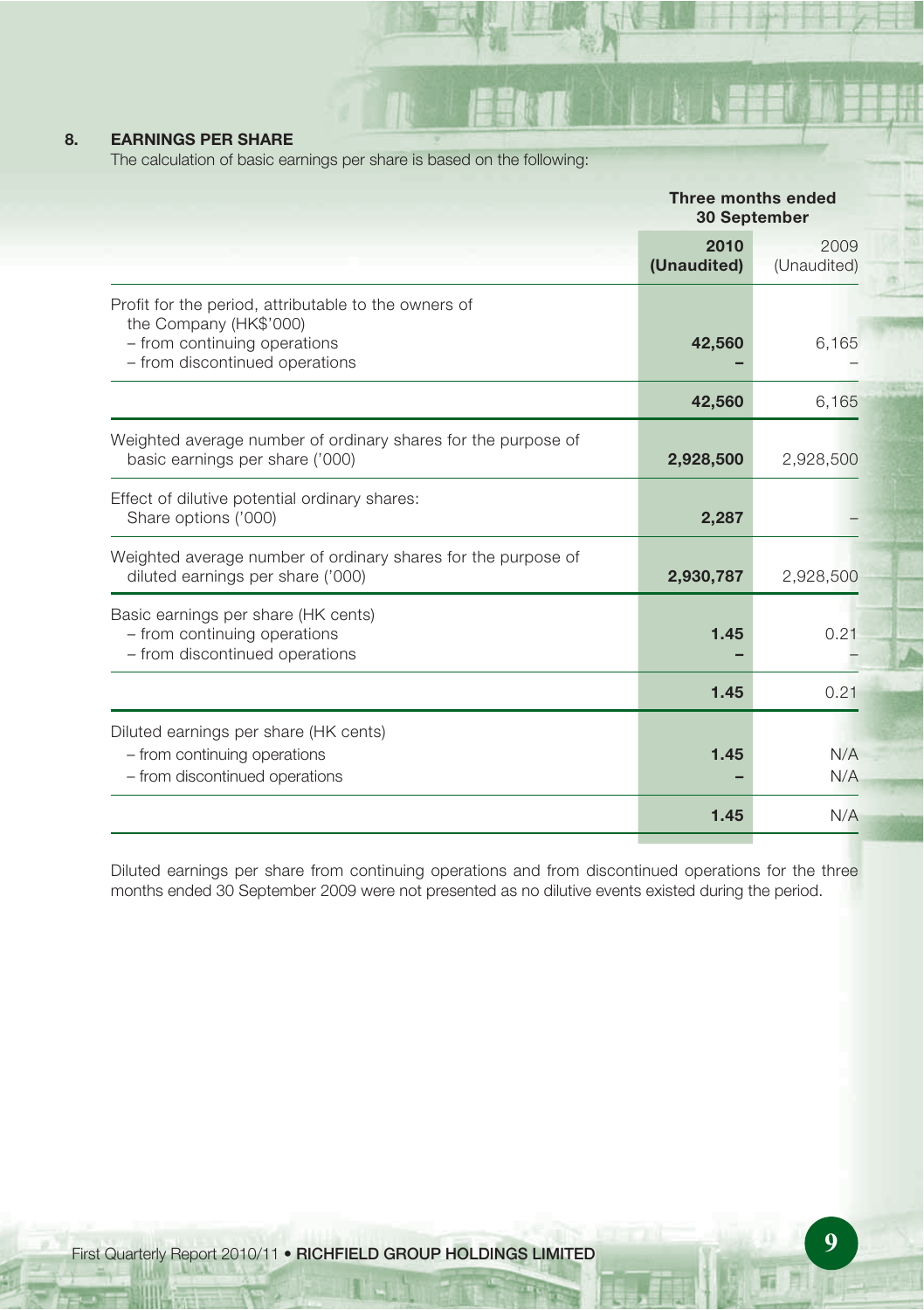### **FINANCIAL REVIEW**

### **RESULTS**

During the three months ended 30 September 2010, the Group recorded a turnover of approximately HK\$93,907,000, representing an increase of approximately 322% compared with the corresponding period last year of approximately HK\$22,258,000. The increase in turnover was mainly attributed to the increase in turnover of the Property Assembly and Brokerage Business. In respect of the Property Assembly and Brokerage Business, it contributes the whole turnover of the Group of approximately HK\$93,907,000 for the period compared with the corresponding period last year of approximately HK\$20,135,000 because of the improved market condition since the mid of 2009.

Profit before income tax of the Group for the three months ended 30 September 2010 was approximately HK\$52,320,000, representing an increase of approximately 601% when compared with the corresponding period last year of approximately HK\$7,465,000. Due to the increase of turnover for the period ended 30 September 2010, profit attributable to owners for the period was increased to approximately HK\$42,560,000 compared with that of approximately HK\$6,165,000 for the corresponding period last year.

# **BUSINESS REVIEW**

#### **Property Assembly and Brokerage Business**

During the three months ended 30 September 2010, the economy and property market were improved gradually due to the improvement of market sentiment, the Group continued to expand its core business, the provision of property assembly, brokerage and trading of property. Turnover from the Property Assembly and Brokerage Business for the three months ended 30 September 2010 was approximately HK\$93,907,000, representing an increase of approximately 366% (Three months ended 30 September 2009: approximately HK\$20,135,000). Operating profit for the Property Assembly and Brokerage Business was approximately HK\$58,908,000 which was increased by approximately 694% compared with that of approximately HK\$7,420,000 for the corresponding period last year.

During the period under review, the Group has completed 2 major assembly projects, which are located in Mid-Levels and Shau Kei Wan with the total contract sum and the total gross profit of approximately HK\$1,113,200,000 and approximately HK\$69,500,000 respectively.

As at 30 September 2010, the Group had approximately 270 property assembly projects in progress with a total site area of approximately 2,800,000 square feet. Among those projects in progress, approximately 100 projects are located in Hong Kong Island, mainly in the Mid-Levels, Sheung Wan, Causeway Bay, Western District, Shau Kei Wan, Quarry Bay and Aberdeen, etc.. Approximately 170 projects are located in Kowloon, mainly in Mongkok, Sham Shui Po, Tai Kok Tsui, Ho Man Tin, Kwun Tong, To Kwa Wan and Kowloon City, etc..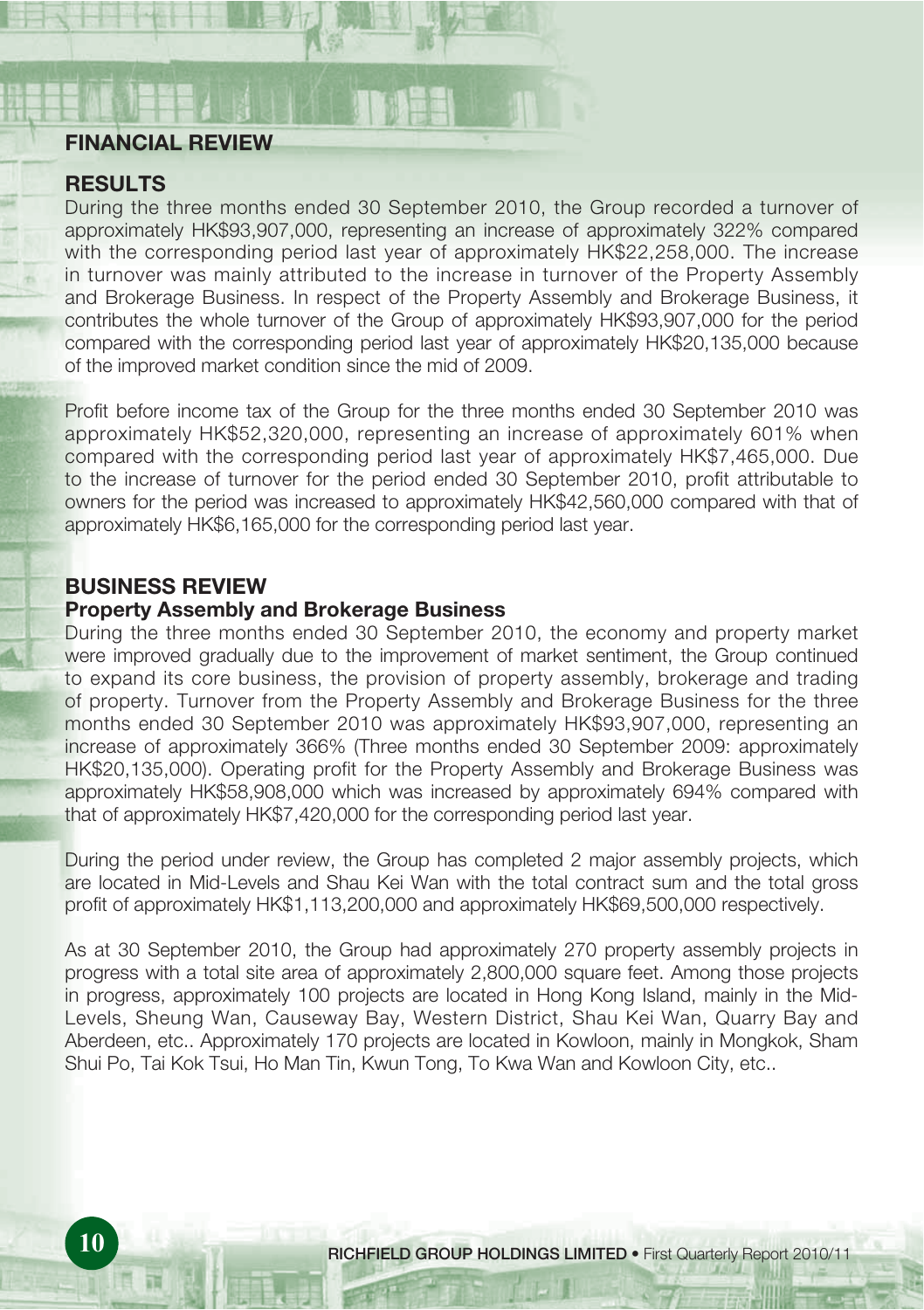#### **Property Development Business**

The Group has successfully acquired over 80% ownerships for the two committed property development projects. One of the property development project is located at Nos. 18-32 Junction Road, Kowloon, Hong Kong, which is held by its associates and 30% equity interest held by the Group. This project has a site area of approximately 10,200 square feet and a gross floor area of approximately 91,800 square feet. The other one is located at Nos. 142- 154 Carpenter Road, Kowloon, Hong Kong, which the Group decided to hold 100% equity interests of the project. The project has a site area of approximately 9,100 square feet and a gross floor area of approximately 82,000 square feet. Both projects intended to be developed into a composite residential/commercial building. The Group is in the course of preparing for the application of compulsory auction sales to acquire the remaining ownerships.

#### **Other Business**

The trading business of recycled computers has no contribution to the Group's turnover, since the Group has suspended the business of the trading of recycled computers from 1 September 2009 and would consider to terminate it.

### **PROSPECTS**

Prosperity of property market, low interest rate environment, and the favourable change in legislation fostered the increasing need of urban renewal, which create favorable business environment to the Group. The market demand for residential projects remains strong and the property developers are aggressive in increasing their land reserve to cater for future demand. In view of the limited supply of land in Hong Kong, property assembly for redevelopment purpose would be one of the major sources of land supply to the developers and would continue to be a stable income stream of the Group.

In light of the growing potential of the property development market in Hong Kong, the Group considers that the engagement in property development will broaden the revenue base of the Group and will benefit the Company and the shareholders as a whole in the long run. The Group has engaged in two property development projects and those projects represent excellent opportunities for the Group to tap into the property development market and will enhance the shareholders' value.

In respect of recycled computers, the profit margin for that industry was tumbled due to keen competition and surge of operating costs. The Group has suspended this business from 1 September 2009 and has directed the resources to development of the business of property assembly and brokerage.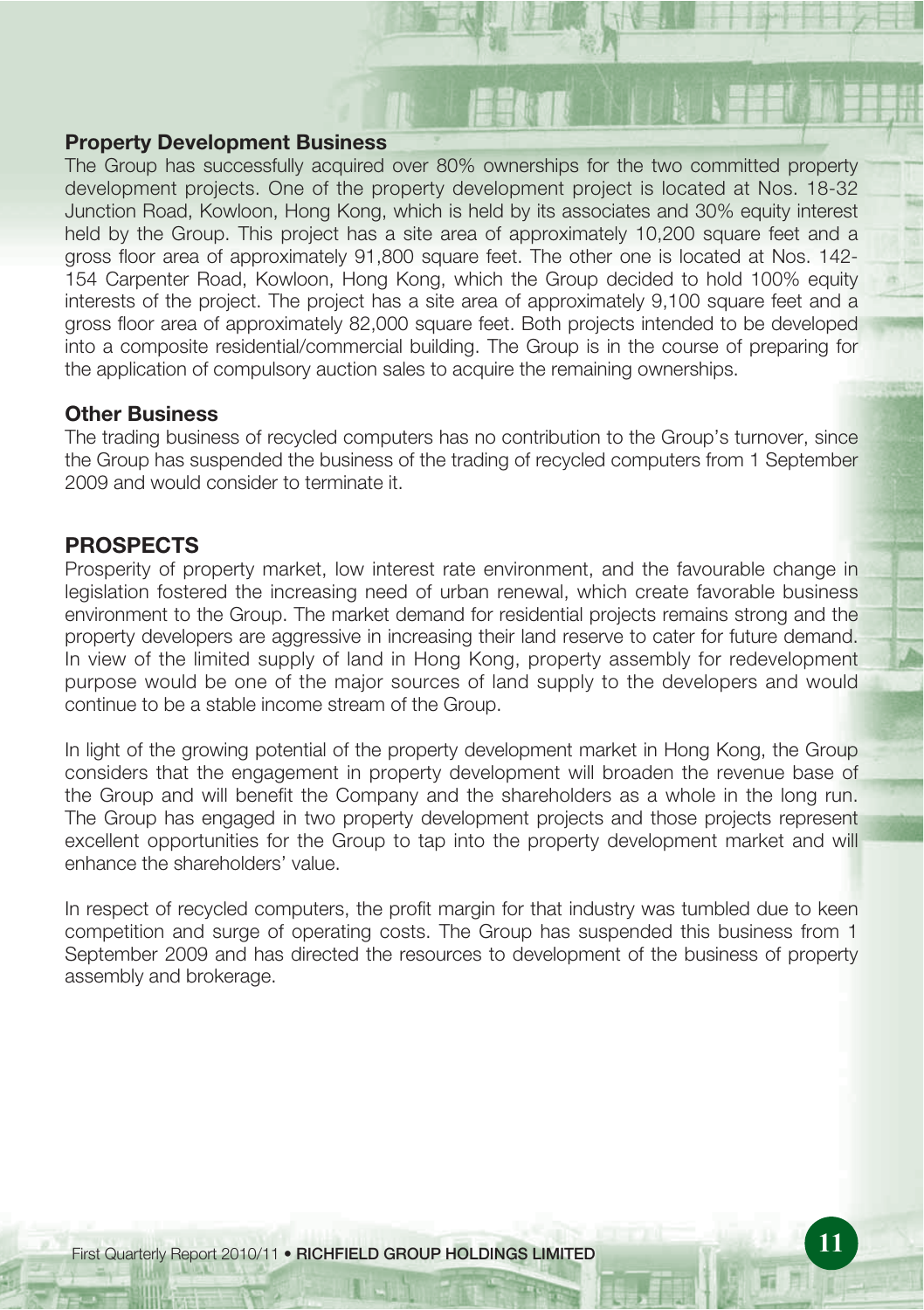### **CONNECTED PARTY TRANSACTIONS**

There were no significant connected party transactions entered into by the Group for the three months ended 30 September 2010.

On 14 October 2010, the Company entered into a tenancy agreement with Flexwood Limited ("Flexwood") as landlord pursuant to which the Company will rent the office premises owned by Flexwood for a term of two year commencing from the 15 October 2010. Flexwood is an investment company wholly and beneficially owned by Mr. Pong Wai San, Wilson ("Mr. Pong"), the chief executive officer, an executive director and also a substantial shareholder of the Company. Accordingly, Flexwood is a connected person to the Company as defined under the Rules Governing the Listing of Securities on GEM (the "GEM Listing Rules") and the transaction contemplated under the tenancy agreement constitutes a continuing connected transaction on the part of the Company under Chapter 20 of the GEM Listing Rules. A detail of the above continuing connected transaction has been set out in the Company's announcement dated 14 October 2010.

### **SHARE OPTIONS**

On 9 July 2010, the Company granted 8,400,000 share options (the "Options") to Mr. Pong, the executive director and substantial shareholder of the Company, and Mr. Au Wing Wah ("Mr. Au"), the director of subsidiaries and the substantial shareholder of the Company (the "Grantees") under the Company's share option scheme adopted by the Company on 2 May 2002 (the "Scheme"). The Options shall entitle the Grantees to subscribe for a total of 16,800,000 new shares of HK\$0.01 each (the "Shares") in the capital of the Company at the exercise price of HK\$0.59 per share and was valid for the period from 9 July 2010 to 8 July 2015. Apart from as disclosed above, no share option was granted, exercised or lapsed under the scheme as at 30 September 2010.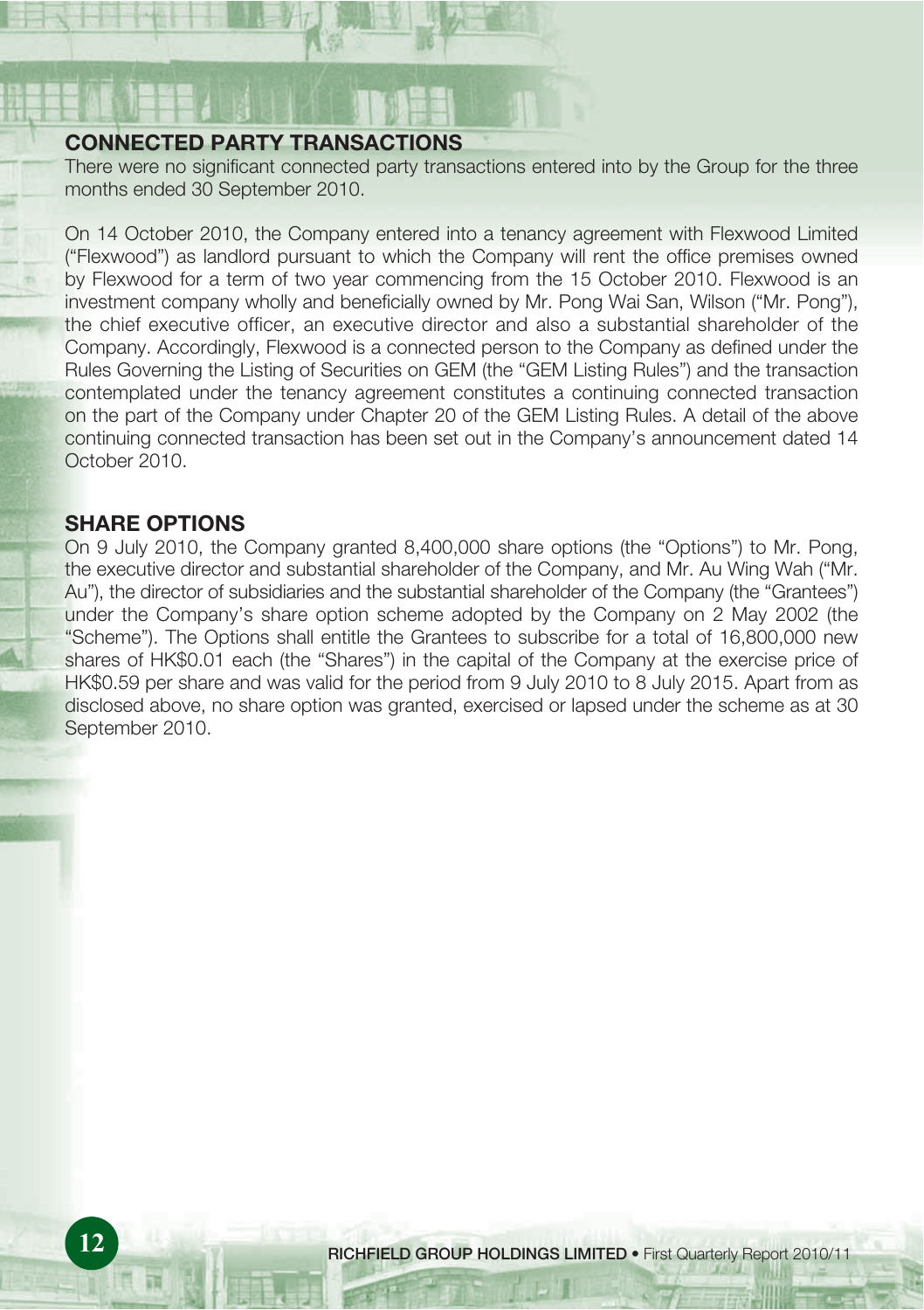### **DIRECTORS' AND CHIEF EXECUTIVES' INTERESTS AND SHORT POSITIONS IN THE SHARES, UNDERLYING SHARES AND DEBENTURES OF THE COMPANY OR ANY ASSOCIATED CORPORATION**

As at 30 September 2010, the interests and short positions of the directors and chief executives of the Company in the shares, underlying shares and debentures of the Company or any of its associated corporations (within the meaning of Part XV of the Securities and Futures Ordinance (Cap. 571, Laws of Hong Kong) ("SFO")) which were required to be notified to the Company and the Stock Exchange pursuant to Divisions 7 and 8 of Part XV of the SFO (including interests or short positions which they were taken or deemed to have under such provisions of the SFO) or as recorded in the register required to be kept by the Company under Section 352 of the SFO or otherwise notified to the Company and the Stock Exchange pursuant to the required standards of dealings by directors as referred to in Rules 5.46 of the GEM Listing Rules, were as follows:

|                 |             | <b>Number of Shares</b> |                           | Approximate        |
|-----------------|-------------|-------------------------|---------------------------|--------------------|
|                 | Personal    | Corporate               |                           | percentage of      |
| <b>Director</b> | interest    | interest                |                           | Total shareholding |
| Mr. Pong        | 352.176.000 | (Note)                  | 936,794,000 1,288,970,000 | 44.01%             |

Note: These shares are beneficially owned by Virtue Partner Group Limited, a company wholly owned by Mr. Pong.

All the interests disclosed above represent long position in the shares of the Company.

Save as disclosed above, as at 30 September 2010, none of the directors and chief executives of the Company had any other interests or short positions in any shares, underlying shares or debentures of the Company or any of its associated corporation (within the meaning of Part XV of the SFO) which were required to be notified to the Company and the Stock Exchange pursuant to Divisions 7 and 8 of Part XV of the SFO (including interests or short positions which they were taken or deemed to have under such provisions of the SFO), or which were required to be recorded in the register kept by the Company under Section 352 of the SFO or otherwise notified to the Company and the Stock Exchange pursuant to Rules 5.46 of the GEM Listing Rules.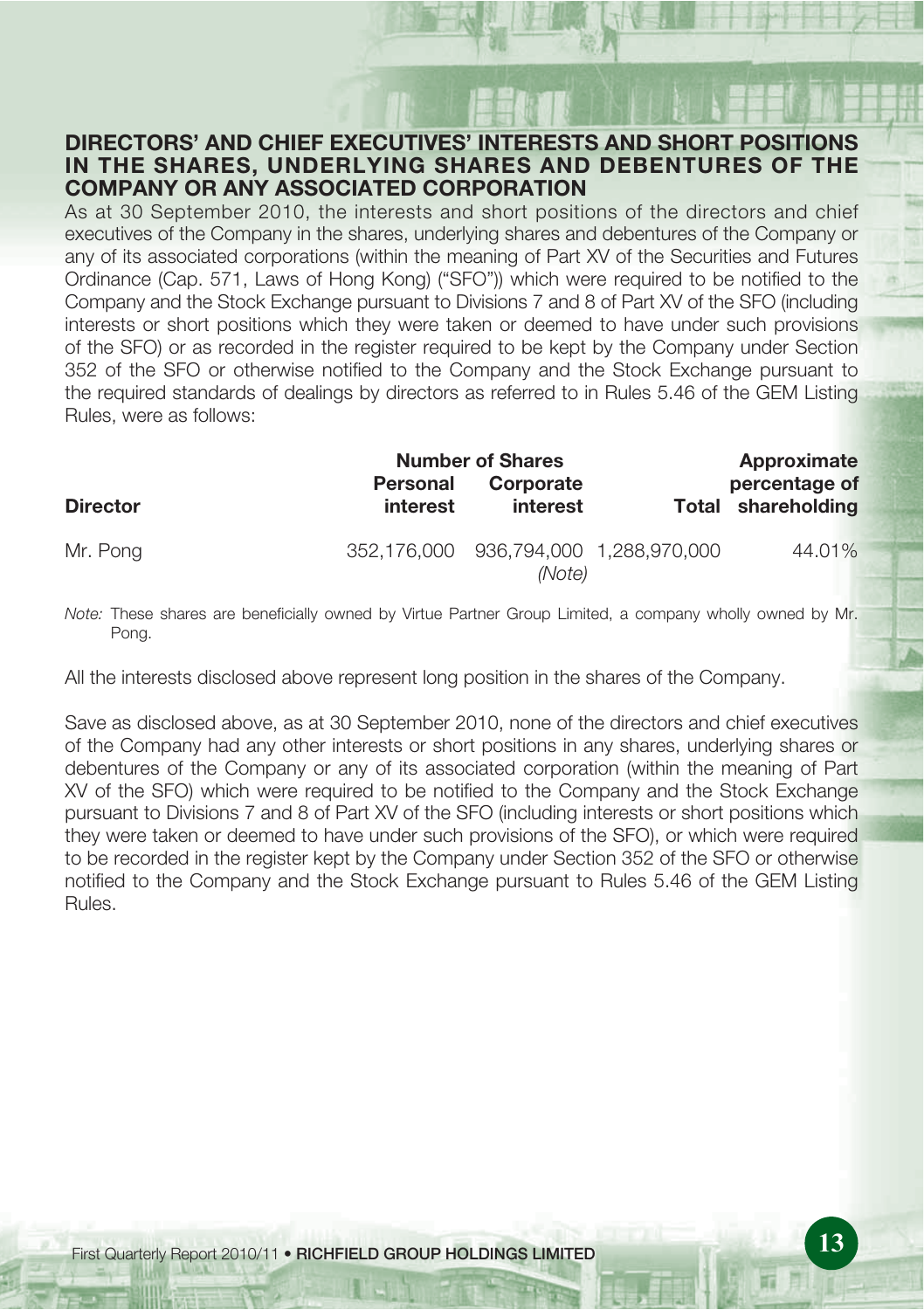### **SUBSTANTIAL SHAREHOLDERS' INTERESTS IN SHARES**

As at 30 September 2010, other than the interests of certain directors and chief executive of the Company as disclosed under the section headed "Directors' and Chief Executives' Interests and Short Positions in the Shares, Underlying Shares and Debentures of the Company or any Associated Corporation" above, the interests or short positions of person in the shares, underlying shares and debentures of the Company which would fall to be disclosed to the Company under the provisions of Divisions 2 and 3 of Part XV of the SFO or, who is, directly or indirectly, interested in 5% or more of the nominal value of any class of share capital carrying rights to vote in all circumstances at general meetings of any other members of the Group, or any other substantial shareholders whose interests or short positions were recorded in the register required to be kept by the Company under Section 336 of the SFO were as follows:

| Name of shareholder                                 | Capacity in which<br>shares are held  | Number of<br><b>issued shares</b> | Percentage of<br>the issue<br>share capital |
|-----------------------------------------------------|---------------------------------------|-----------------------------------|---------------------------------------------|
| Ms. Tung Ching Yee, Helena<br>(Note 1)              | Family interest                       | 1.288.970.000                     | 44.01%                                      |
| Virtue Partner Group Limited<br>(Note 2)            | Beneficial owner                      | 936,794,000                       | 31.99%                                      |
| Richfield (Holdings) Limited<br>(Note 3)            | Beneficial owner                      | 760,000,000                       | 25.95%                                      |
| Mr. Au (Note 3)                                     | Interest in controlled<br>corporation | 760,000,000                       | 25.95%                                      |
| Vastwood Limited (Note 3)                           | Beneficial owner                      | 760,000,000                       | 25.95%                                      |
| <b>Richfield Group Holdings</b><br>Limited (Note 3) | Interest in controlled<br>corporation | 760,000,000                       | 25.95%                                      |
| Ms. Kong Pik Fan <i>(Note 4)</i>                    | Family interest                       | 760.000.000                       | 25.95%                                      |

Notes:

- 1. Ms. Tung Ching Yee, Helena is the wife of Mr. Pong and accordingly deemed to be interested in the shares beneficially owned by Mr. Pong in his own capacity and through his controlled corporation, Virtue Partner Group Limited, under SFO.
- 2. These shares are beneficially owned by Virtue Partner Group Limited, a company wholly owned by Mr. Pong.
- 3. These shares are beneficially owned by Richfield (Holdings) Limited, a company wholly owned by Mr. Au, and therefore Mr. Au deemed to be interested in the shares owned by Richfield (Holdings) Limited, under SFO. On 12 June 2008, Richfield (Holdings) Limited as a chargor has executed a share charge in favour of Vastwood Limited, a wholly-owned subsidiary of Richfield Group Holdings Limited, as a chargee in respect of the fixed charge over these 760,000,000 shares. Therefore, Richfield Group Holdings Limited deemed to be interested in the shares owned by Vastwood Limited under SFO.
- 4. Ms. Kong Pik Fan is the wife of Mr. Au and accordingly deemed to be interested in the shares beneficially owned by Mr. Au in his own capacity and through his controlled corporation, Richfield (Holdings) Limited, under SFO.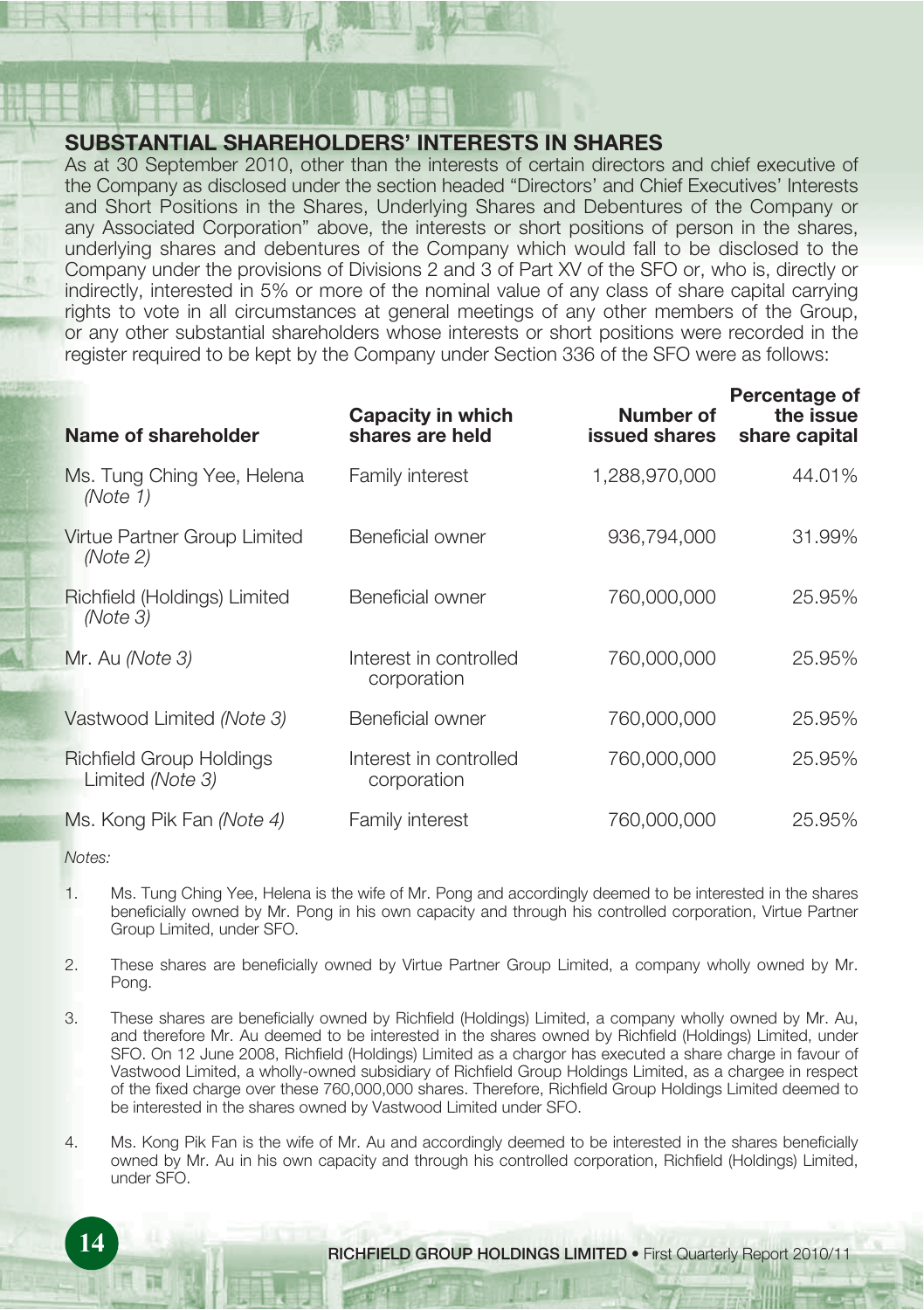All the interests disclosed above represent long position in shares of the Company.

Save as disclosed above, as at 30 September 2010, the directors of the Company were not aware of any other person (other than the directors and chief executive of the Company) who had an interest or short position in the shares or underlying shares of the Company which would fall to be disclosed to the Company under the provisions of Divisions 2 and 3 of Part XV of the SFO or, who is, directly or indirectly, interested in 5% or more of the nominal value of any class of share capital carrying rights to vote in all circumstances at general meetings of any other members of the Group, or any other substantial shareholders whose interests or short positions were recorded in the register required to be kept by the Company under Section 336 of the SFO.

# **DIRECTOR'S RIGHTS TO ACQUIRE SHARE OR DEBENTURES**

Apart from as disclosed under the heading "Directors' and Chief Executives' Interests and Short Positions in the Shares, Underlying Shares and Debentures of the Company or any Associated Corporation" above, at no time during the reporting period were rights to acquire benefits by means of the acquisition of shares in or debentures of the Company or of any other body corporate granted to any directors or their respective spouse or children under 18 years of age, or were any such rights exercised by them; or was the Company, its holding company or any of its subsidiaries a party to any arrangements to enable the directors, their respective spouse or children under 18 years of age to acquire such rights in the Company or any other body corporate.

# **PURCHASE, REDEMPTION OR SALE OF THE LISTED SECURITIES OF THE COMPANY**

Neither the Company, nor any of its subsidiaries has purchased, redeemed or sold any of the Company's listed shares during the three months ended 30 September 2010.

# **DIRECTOR'S INTERESTS IN COMPETING INTERESTS**

As at the date of this report, none of the directors, the management shareholders of the Company and their respective associates (as defined in the GEM Listing Rules) had any interest in a business which causes or may cause a significant competition with the business of the Group and any other conflicts of interest which any such person has or may have with the Group.

# **CODE OF CONDUCT REGARDING SECURITIES TRANSACTIONS BY DIRECTORS**

The Company has adopted a code of conduct regarding securities transactions by directors of the Company on terms no less exacting than the required standard of dealings set out in Rules 5.48 to 5.67 of the GEM Listing Rules. Having made specific enquiry of all directors of the Company, the Company was not aware of any non-compliance with such required standard of dealings and its code of conduct regarding securities transactions by directors of the Company throughout the three months ended 30 September 2010.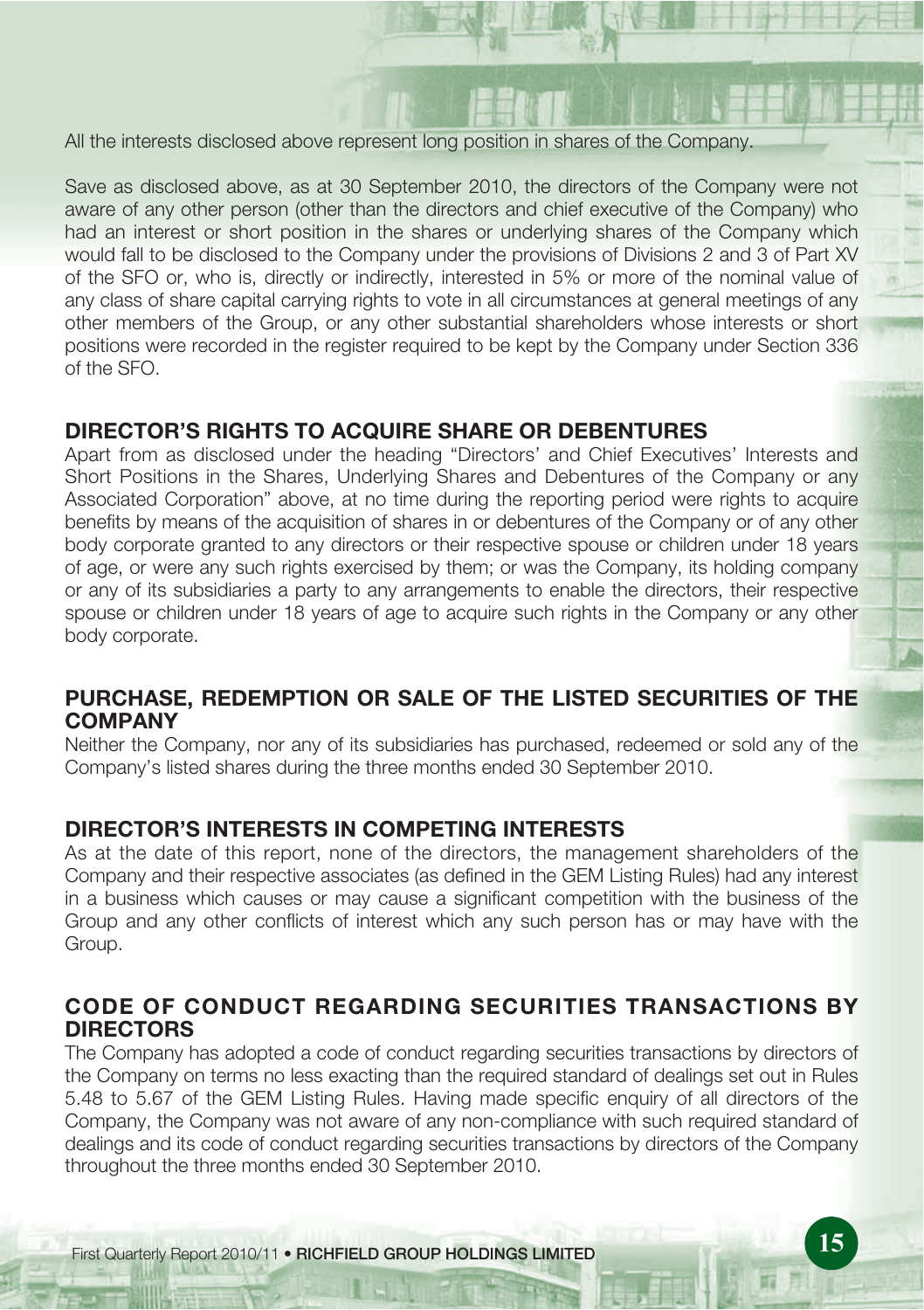### **CORPORATE GOVERNANCE PRACTICES**

The Company has adopted the code provisions set out in the Code on Corporate Governance Practices (the "Code") as set out in Appendix 15 of the GEM Listing Rules. The Company has complied with the code provisions set out in the Code throughout the three months ended 30 September 2010, except for the deviations that (i) Mr. Li Chi Chung, the non-executive director of the Company, was appointed without specific term of service since no appointment letter has been entered between Mr. Li Chi Chung and the Company but his appointment is subject to retirement by rotation and offers himself for re-election in accordance with the articles of association of the Company; and (ii) the post of Chairman has been vacant since the resignation of Mr. Pong on 5 February 2008. If candidate with suitable skill and experience is identified within or outside the Group, the Company will make necessary arrangement for the new appointment at appropriate time.

# **PRE-EMPTIVE RIGHTS**

There are no provisions for pre-emptive rights under the Company's Articles of Association, or the laws of the Cayman Islands, which would oblige the Company to offer new shares on a pro rata basis to existing shareholders.

# **AUDIT COMMITTEE**

The Company set up an audit committee (the "Committee") on 2 May 2002, with written terms of reference in compliance with the GEM Listing Rules, for the purpose of reviewing and providing supervision over the financial reporting process and internal control of the Group. The Committee comprises three independent non-executive directors of the Company, namely Mr. Koo Fook Sun, Louis, Mr. Lai Hin Wing, Henry and Mr. Lung Hung Cheuk. The unaudited consolidated results of the Group for the three months ended 30 September 2010 have been reviewed by the Committee, who is of the opinion that such statements comply with the applicable accounting standards, the Stock Exchange and legal requirements, and that adequate disclosures have been made.

By Order of the Board **Mr. Lee Wing Yin** Executive Director

Hong Kong, 11 November 2010

As at the date of this report, the Company's executive directors are Mr. Pong Wai San, Wilson and Mr. Lee Wing Yin, the Company's non-executive director is Mr. Li Chi Chung and the Company's independent non-executive directors are Mr. Koo Fook Sun, Louis, Mr. Lai Hin Wing, Henry and Mr. Lung Hung Cheuk respectively.